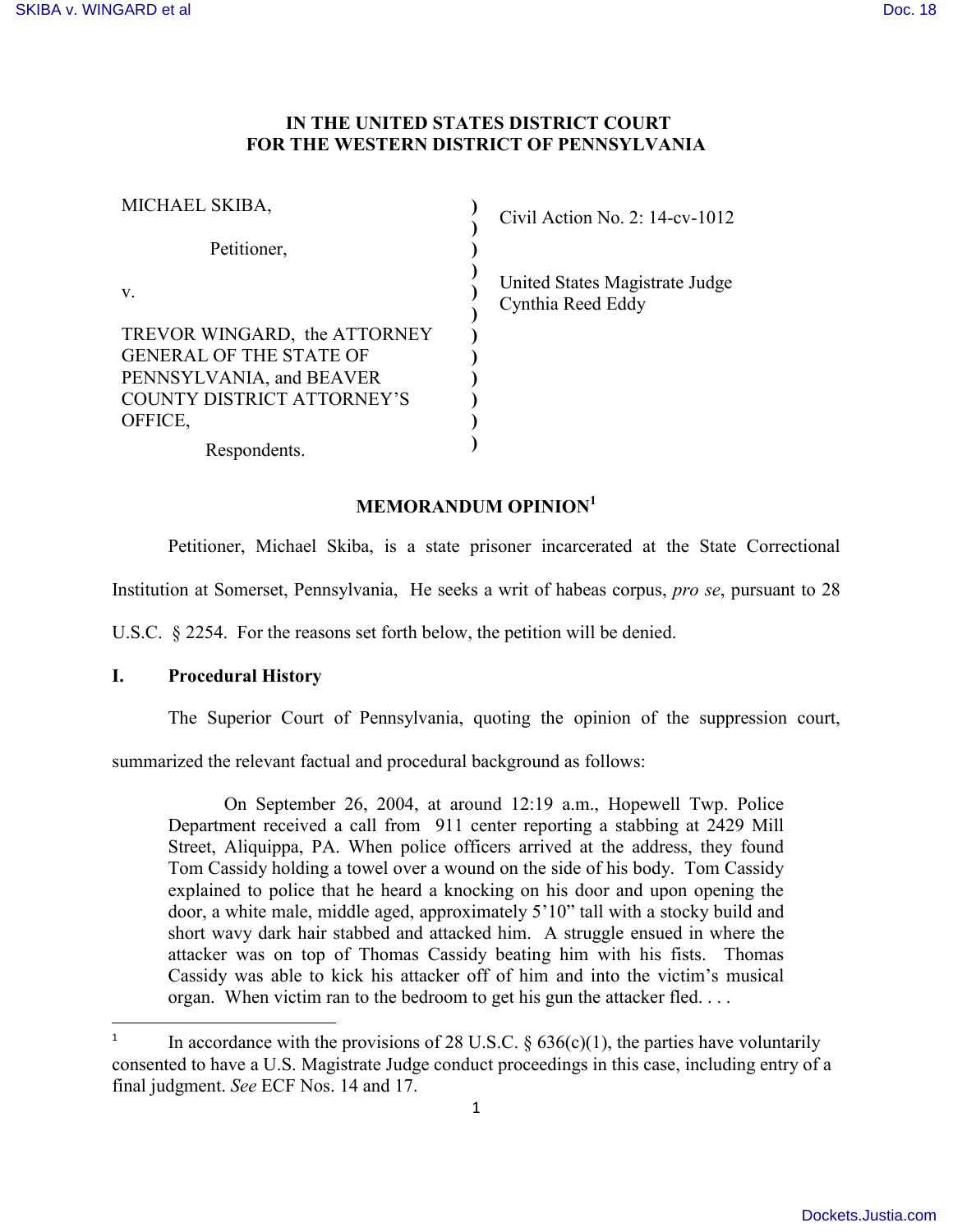At 1:40 a.m., Officer Lemon of the Aliquippa Police Department arrived on the scene and informed Hopewell Police Officers that the victim of a carjacking, Albin Abramovich, gave a description of his attacker similar to the description given by Thomas Cassidy. . . [T]he Aliquippa Police recovered the stolen vehicle. While waiting for the two truck, police were informed by Joseph Claypoole that he saw Michael Skiba running from the area of the stolen car.

Based on the comparisons of the descriptions offered by both victims, the Hopewell and Aliquippa Police went to the residence of Michael Skiba . . . After knocking on the door of the apartment and receiving no answer, Officer Price went to the back of the apartment building where he was informed by a tenant that he heard a loud noise from Skiba's apartment. The Hopewell Police contacted the landlord to gain access to Skiba's apartment and found him sleeping in bed. Officers Price and Durkos observed that Skiba had blood on his chest, arms and one of his knees was skinned. Skiba was taken in hand cuffs without struggle to the police station to discuss the carjacking and stabbing.

*Commonwealth of Pennsylvania v. Skiba*, No. 425 WDA 2008 (Pa. Super. Ct. Feb. 9, 2009) (slip

opinion) at 12 (quoting Suppression Court Opinion, 8/15/2005, at 1-4) (ECF No. 7-22).

Petitioner, Michael Skiba ("Petitioner" or "Skiba"), was convicted by a jury on February

6, 2006, of attempted homicide, aggravated assault, and lesser offenses. He was sentenced by the Court of Commons of Beaver County on March 22, 2006. An amended sentence order was entered on March 29, 2006. The aggregate sentence for all counts of conviction was a term of imprisonment of not less than 25 years nor more than 50 years.

Following his conviction, Skiba, filed a counseled post-sentence motion for relief in which he alleged seventeen (17) trial errors upon which he should be granted a new trial and/or an arrest of judgment. Skiba's post-sentence motion was denied on June 4, 2007. No appeal was filed from the judgment of sentence.

On January 29, 2008, Skiba timely filed his first PCRA petition, the sole basis of which was failure of post-sentence counsel to file an appeal. The court granted the motion, reinstated Skiba's appellate rights, and appointed appellate counsel.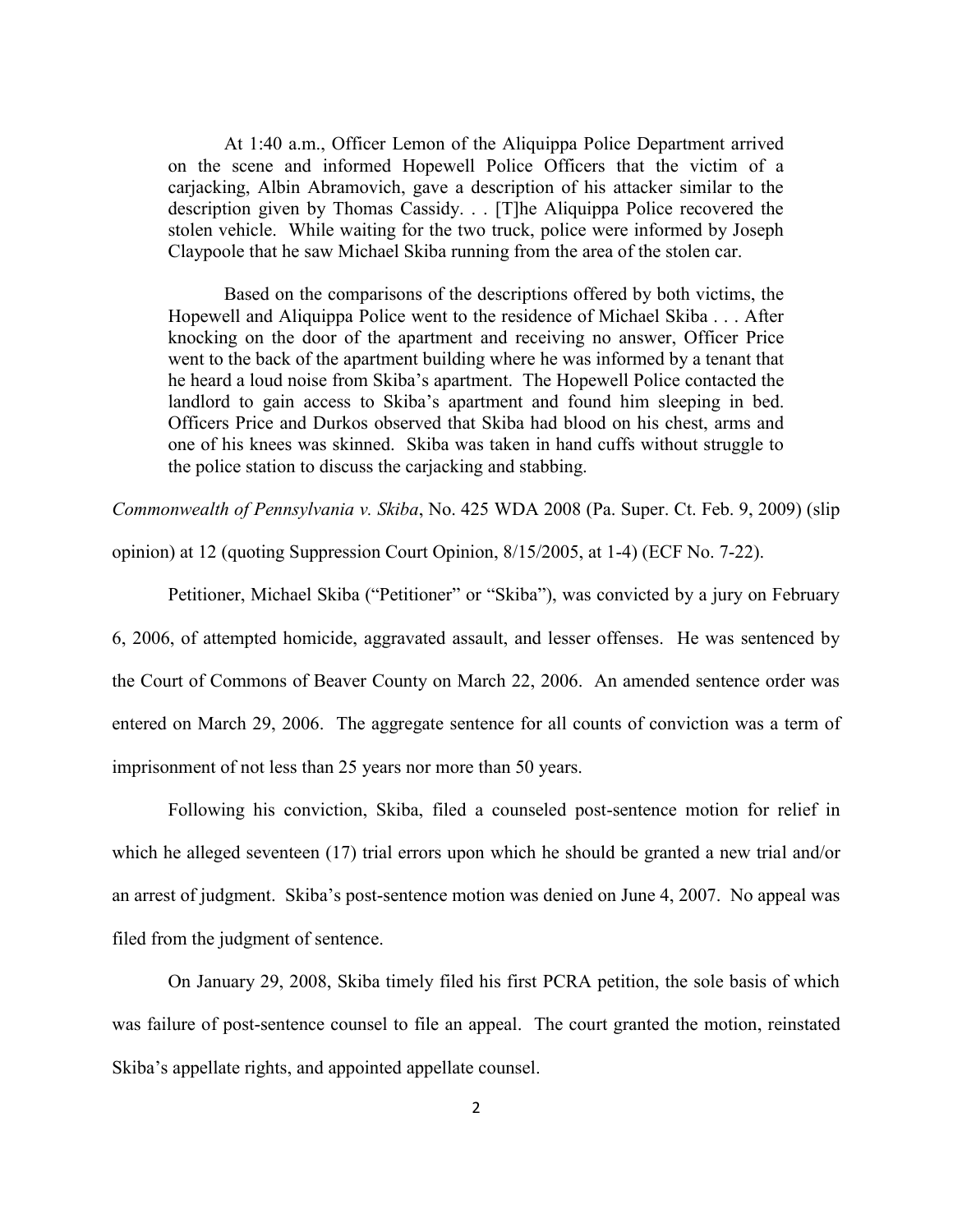A timely notice of appeal was filed on March 3, 2008. On appeal, counsel limited his argument to failure of the trial court to grant defendant's motion to suppress. The Superior Court affirmed the judgment of sentence upholding the denial of the motion to suppress evidence. The Pennsylvania Supreme Court denied further review on July 22, 2009.

Skiba filed a second timely PCRA petition on August 12, 2009, in which his claim was limited solely to the failure of appellate counsel to adequate pursue the suppression issues on appeal. Counsel was appointed and on January 24, 2011, filed an amended second PCRA petition in which he raised three constitutional violations and a number of ineffective assistance of trial and appellate counsel claims. On June 15, 2011, PCRA counsel filed a supplement to the petition adding additional grounds of ineffective assistance of trial counsel. In total, Skiba raised 12 issues, three of which consisted of alleged constitutional violations and nine of which alleged ineffective assistance of trial, post-sentence, and appellate counsel.

A PCRA hearing was conducted on June 23 and 24, 2011, at which time both parties appeared and presented evidence and arguments in support of their respective positions. Both Skiba and his trial counsel, attorney Gerald Benyo, testified. In an eighty-eight (88) page Memorandum Opinion and Order dated June 1, 2012, the PCRA court denied Skiba's petition holding that the three constitutional claims were waived and that the nine ineffective assistance of counsel claims were without merit. Skiba appealed, and the Superior Court affirmed "on the basis of the sound reasoning of the PCRA judge." Superior Court Memorandum, 995 WDA 2012, Sept. 19, 2013 (ECF No. 7-18).

In the instant petition, Skiba raises the following claims for habeas relief:

I. WHETHER PRIOR LEGAL COUNSEL PROVIDED INEFFECTIVE ASSISTANCE OF LEGAL COUNSEL IN FAILING TO FILE A TIMELY NOTICE OF ALIBI?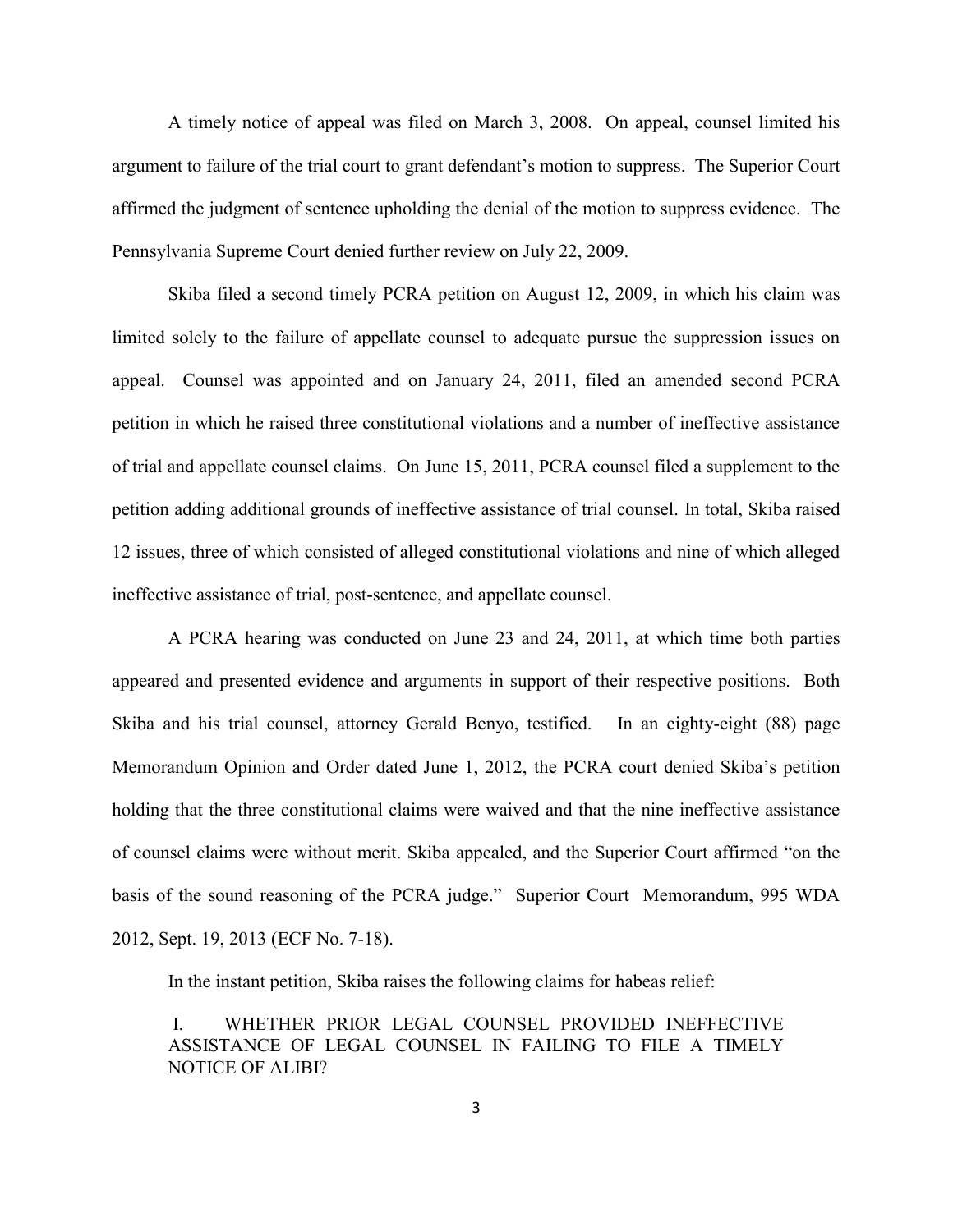III. WHETHER PRIOR LEGAL COUNSEL PROVIDED INEFFECTIVE ASSISTANCE OF LEGAL COUNSEL IN FAILING TO CHALLENGE THE POLICE ENTRY INTO DEFENDANT'S HOME, AND SEEK SUPPRESSION OF ALL FRUIT OF SAID [SEARCH], INCLUDING THE SEIZURE OF DEFENDANT AND HIS PHOTOGRAPH AND THE VICTIM IDENTIFICATIONS OF DEFENDANT IN A PHOTOGRAPHIC AND PHYSICAL LINEUPS AND TO INTRODUCE ALL AVAILABLE EVIDENCE IN SUPPORT OF THE CHALLENGE?

III. WHETHER PRIOR LEGAL COUNSEL PROVIDED INEFFECTIVE ASSISTANCE OF LEGAL COUNSEL IN FAILING TO REQUEST THE TRIAL COURT TO PROPERLY AND ADEQUATELY CHARGE THE JURY AND/OR FAILING TO OBJECT TO THE TRIAL COURT IMPROPERLY AND INADEQUATELY CHARGING THE JURY REGARDING:

- (A) IDENTIFICATION EVIDENCE ACCURACY IN DOUBT;
- (B) CONSCIOUSNESS OF INNOCENCE EVIDENCE– COOPERATION OF DEFENDANT WITH POLICE; AND
- (C) EVIDENCE OF DEFENDANT'S INCARCERATION?

Supplement to Pro Se Habeas Corpus Petition and Memorandum of Law (ECF No. 10).

#### **II. Standard of Review**

#### A. 28 U.S.C. § 2254

This case is governed by the federal habeas statute applicable to state prisoners. 28 U.S.C. § 2254, as amended by the Antiterrorism and Effective Death Penalty Act of 1996, Pub.L.No. 104-132, 110 Stat. 1214, enacted on April 24, 1996 ("AEDPA"). Under this statute, habeas relief is only available on the grounds that Skiba's convictions were obtained in violation of his federal constitutional rights. 28 U.S.C. § 2254(a).

As codified at 28 U.S.C. § 2254(d), AEDPA provides as follows:

An application for a writ of habeas corpus on behalf of a person in custody pursuant to the judgment of a State court shall not be granted with respect to any claim that was adjudicated on the merits in State court proceedings unless the adjudication of the claim –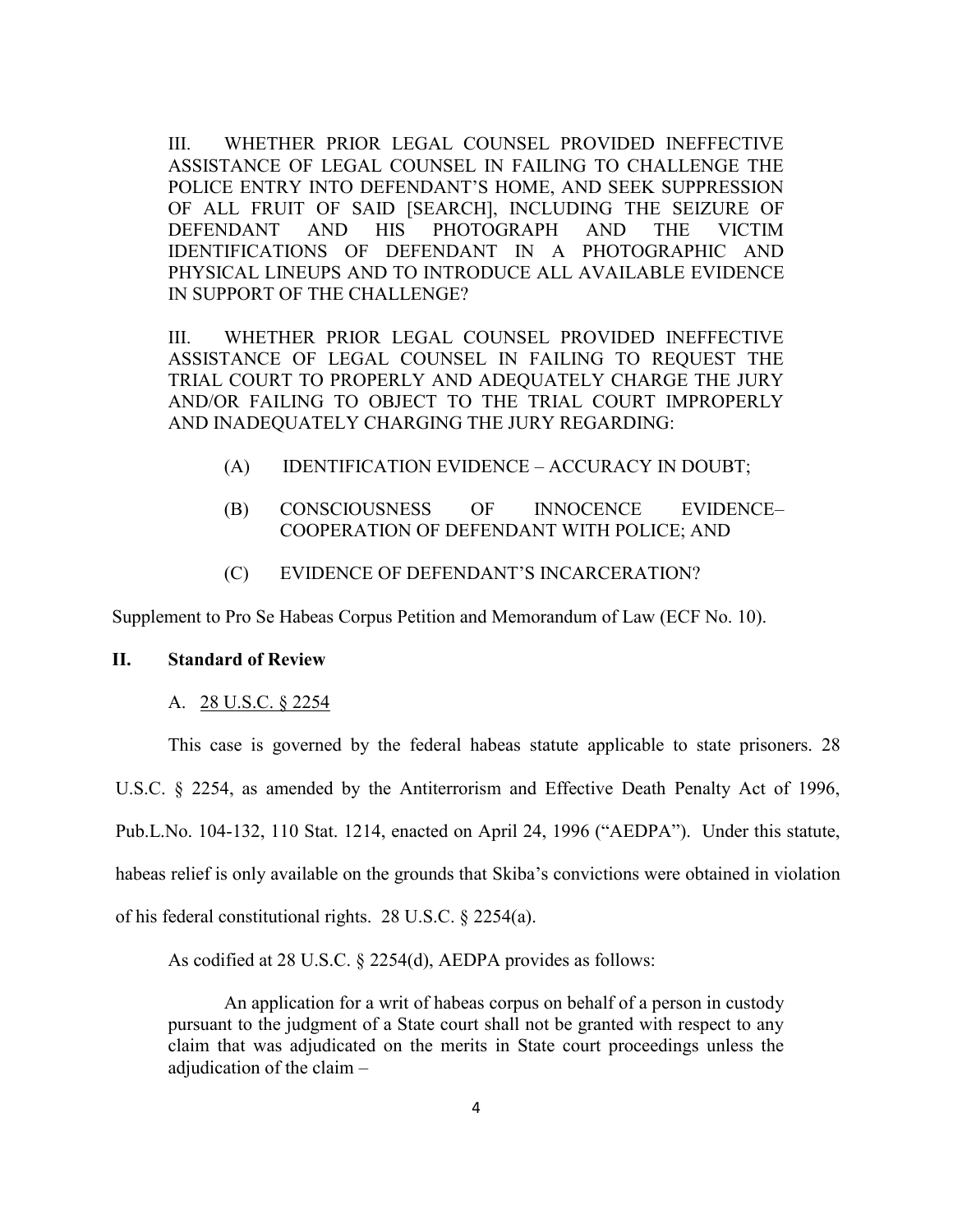(1) resulted in a decision that was contrary to or involved an unreasonable application of, clearly established Federal law, as determined by the Supreme Court of the United States; or

(2) resulted in a decision that was based on an unreasonable determination of the facts in light of the evidence presented in the State court proceeding.

### 28 U.S.C. § 2254(d).

Our Court of Appeals has made clear that "the federal role in reviewing an application for habeas corpus is limited to evaluating what occurred in the state or federal proceedings that actually led to the petitioner's conviction; what occurred in the petitioner's collateral proceeding does not enter into the habeas calculation." *Hassine v. Zimmerman,* 160 F.3d 941, 954 (3d Cir. 1998). Put simply, "habeas proceedings are not the appropriate forum for [a prisoner] to pursue claims of error at the PCRA proceeding . . . . It is the original trial that is the 'main event' for habeas purposes." *Lambert v. Blackwell*, 387 F.3d 210, 247 (3d Cir. 2004).

"A state-court decision is 'contrary to' clearly established federal law if the state court (1) 'contradicts the governing law set forth in [the Supreme] Court's cases or (2) 'confronts a set of facts that are materially indistinguishable from a decision of [the Supreme] Court and nevertheless arrives at a [different] result.' " *Lambert*, 387 F.3d at 234 (quoting *Williams v. Taylor*, 529 U.S. 362, 405–06 (2000)). Few state court decisions will be "contrary to" Supreme Court precedent. "Clearly established Federal law" should be determined as of the date of the relevant state-court decision. *Greene v. Palakovich,* 606 F.3d 85, 95 (3d Cir. 2010), *aff'd*, *Greene v. Fisher,*565 U.S. 34 (2011).

The federal habeas court more often must determine whether the state court adjudication was an "unreasonable application" of Supreme Court precedent. "A state-court decision 'involve[s] an unreasonable application' of clearly established federal law if the state court (1)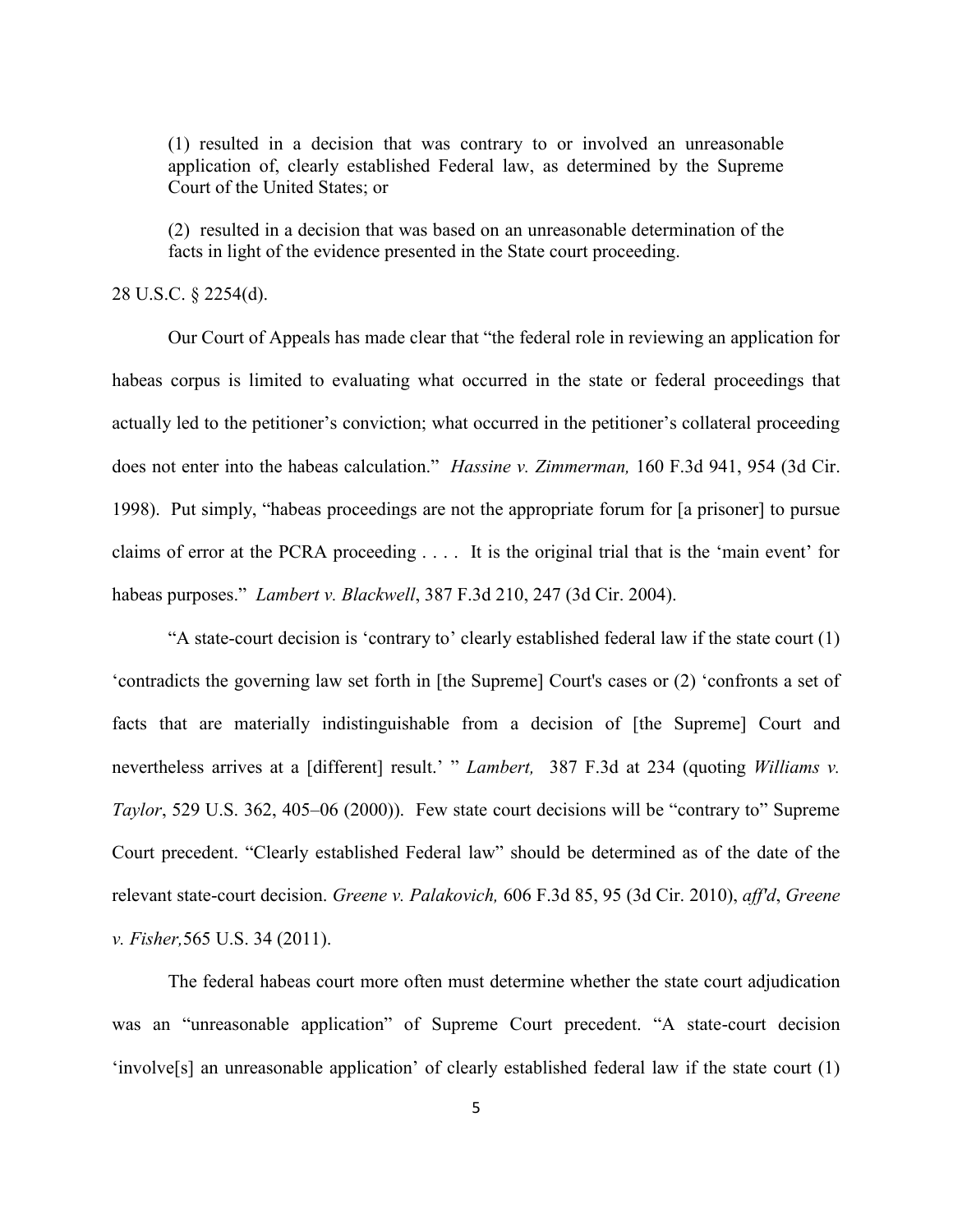'identifies the correct governing legal rule from [the Supreme] Court's cases but unreasonably applies it to the facts of the particular . . . case'; or (2) 'unreasonably extends a legal principle from [Supreme Court] precedent to a new context where it should not apply or unreasonably refuses to extend that principle to a new context where it should apply.' " *Id*. (quoting *Williams*, 529 U.S. at 407).

Moreover, a federal court must accord a presumption of correctness to a state court's factual findings, which a petitioner can rebut only by clear and convincing evidence. 28 U.S.C. § 2254(e)(1); *Nara v. Frank,* 488 F.3d 187, 201 (3d Cir. 2007). "Where the state court fails to adjudicate or address the merits of a petitioner's claims, unless procedurally defaulted, the federal habeas court must conduct a *de novo* review over pure legal questions and mixed questions of law and fact. *Appel v. Horn*, 250 F.3d 203, 210 (3d Cir. 2001). Petitioner's claims will be reviewed in accordance with the standards set forth above.

#### B. AEDPA's Threshold Requirements

Before the Court can address the merits of Skiba's claims, it is necessary to examine whether the petition fulfills the applicable procedural requirements as set forth in AEDPA. The first consideration in reviewing a federal habeas corpus petition is whether the petition was timely filed under AEDPA's one-year limitations period. 28 U.S.C. § 2244(d). Respondents do not dispute that Skiba's petition was timely filed. The Court agrees that Skiba's claims are timely.

Next, the Court must address whether Skiba exhausted the "remedies available [to him] in the courts of the State." 28 U.S.C. § 2254(c). Respondents do not dispute that Skiba's claims have been exhausted. The Court agrees that the claims have been exhausted and will proceed to review the claims on their merits under the AEDPA standards set forth above.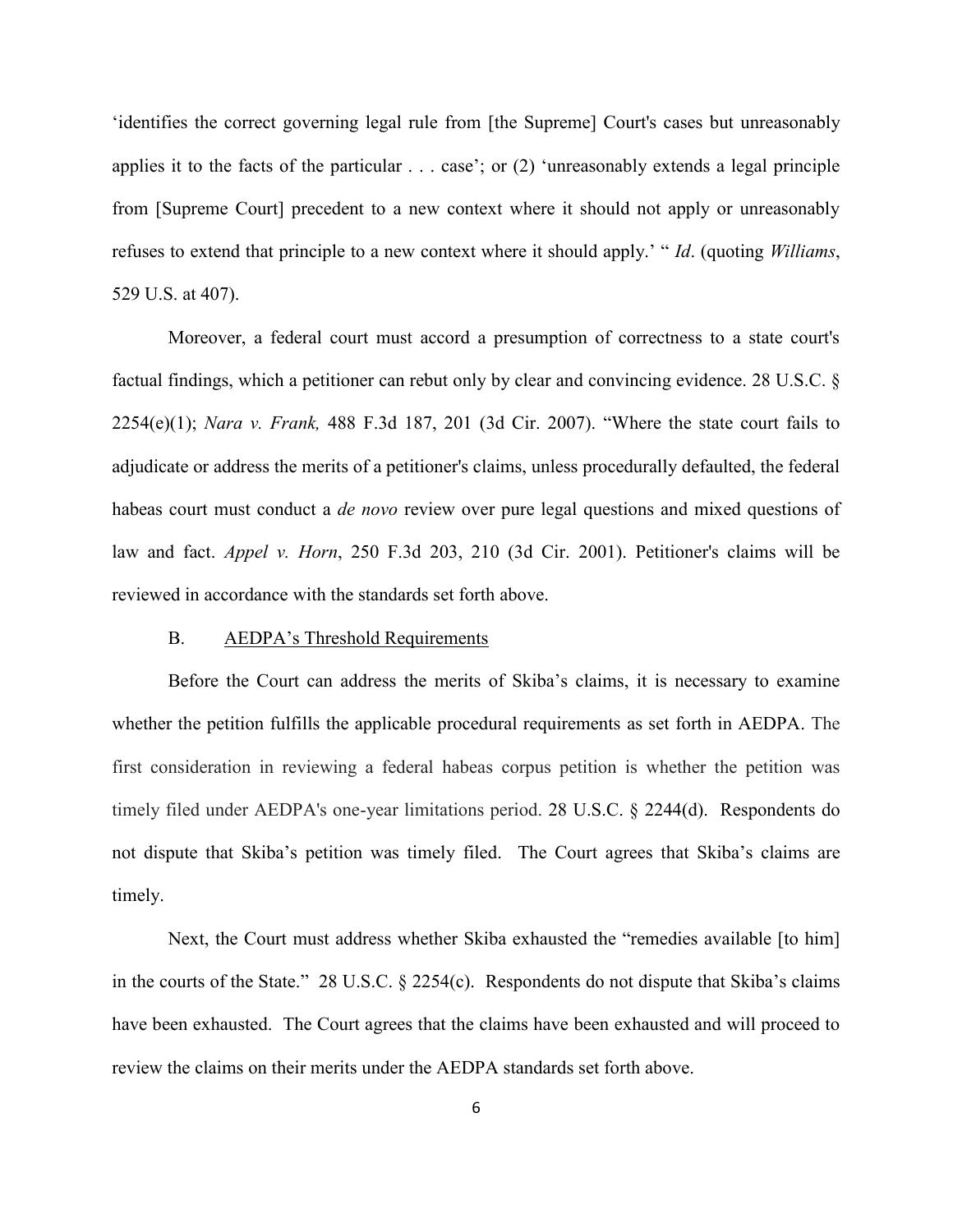#### **III. Review of Petitioner's Claims**

#### A. Fourth Amendment Claim

Based on Plaintiff's filings, it appears that, in addition to his ineffective assistance of counsel claims, Skiba also may be claiming a "Fourth Amendment violation of a warrantless entry into his home without exigent circumstances." Supp. at 1 (ECF No. 10). In support of his argument, Skiba cites a number of cases, all of which have no application in a habeas case.

Pursuant to *Stone v. Powell*, 428 U.S. 465, 494 (1976), a federal court cannot provide habeas review of a Fourth Amendment claim if the petitioner had a full and fair opportunity to litigate the claim in the state courts. *See also Wright v. West*, 505 U.S. 277, 293 (1992). A petitioner is considered to have had a full and fair opportunity to litigate such claims if the state has an available mechanism for suppressing evidence seized in or tainted by an illegal search or seizure, irrespective of whether the petitioner actually availed himself of that mechanism. *See U.S. ex rel. Hickey v. Jeffes*, 571 F.2d 762, 766 (3d Cir. 1978); *Boyd v. Mintz*, 631 F.2d 247, 250 (3d Cir.1980). Conversely, a petitioner has not had a full and fair opportunity to litigate a Fourth Amendment claim, and therefore, avoids the *Stone* bar, if the state system contains a structural defect that prevents petitioner's claim from being heard. *Marshall v. Hendricks*, 307 F.3d 36, 82 (3d Cir. 2002).

Here, the record is clear that Skiba had a full and fair opportunity to litigate his Fourth Amendment claim. He challenged the legality of the warrantless entry in a pre-trial suppression motion and on direct appeal to the Superior Court. To the extent that Skiba contends that the Superior Court erred in its decision, the issue as to whether a state court correctly denied a suppression motion is irrelevant when determining if the petitioner had a "full and fair opportunity" to litigate the claim. *See Marshall*, 307 F.3d at 82 ("an erroneous or summary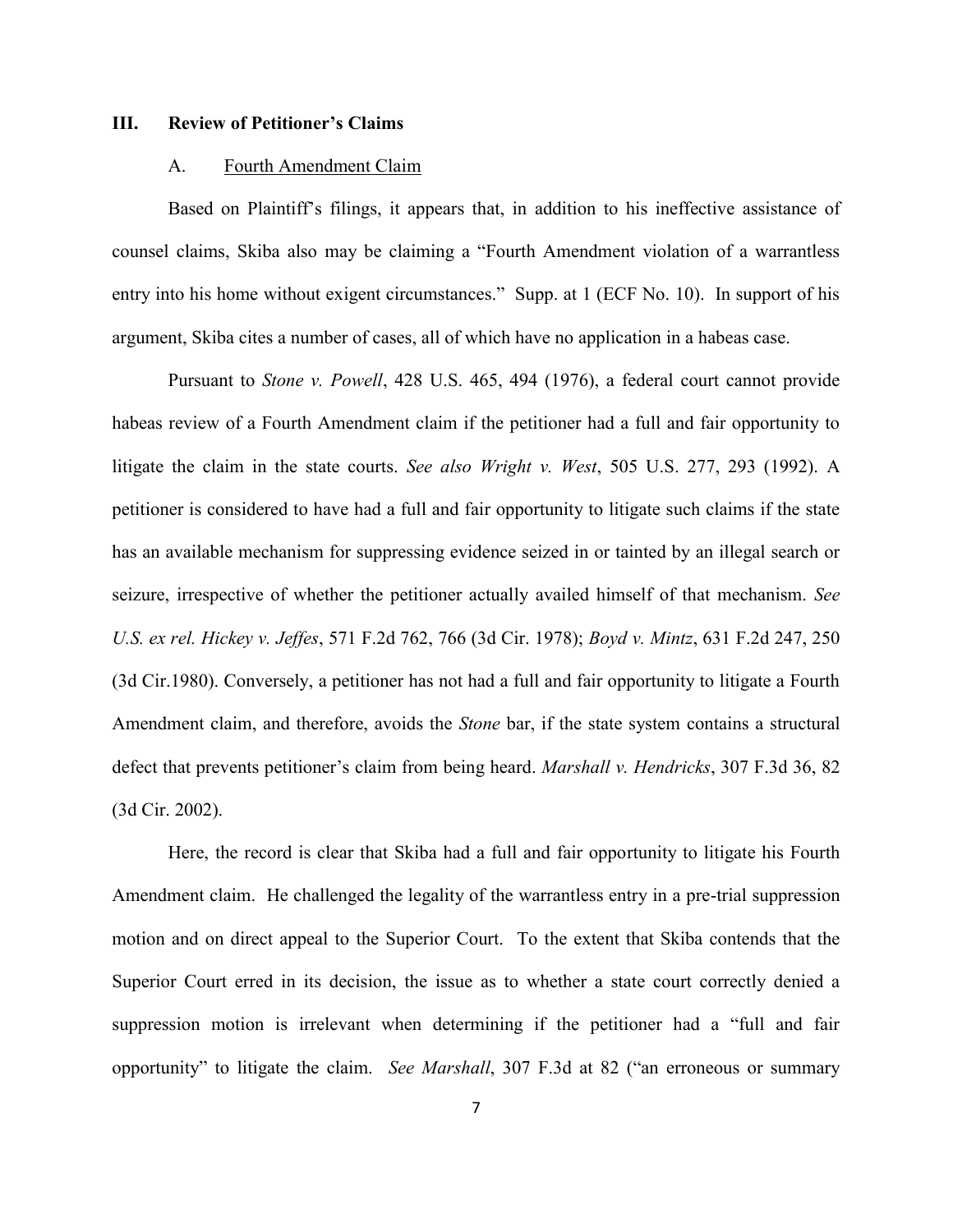resolution by a state court of a Fourth Amendment claim does not overcome the [*Stone*] bar."). Under *Stone*, federal habeas review is unavailable. *Id*. at 81. Accordingly, to the extent that Skiba is raising a Fourth Amendment claim, such claim will be denied as barred from federal habeas review.

### B. Ineffective Assistance of Counsel Claims

Skiba has raised three ineffective assistance of counsel claims, which were presented and rejected on the merits by both the PCRA court and the Superior Court. Because they were adjudicated on the merits in state court, this Court's review is governed by AEDPA's standard of review. Specifically, in order to be entitled to relief, Skiba must show that the Pennsylvania Superior Court's decision rejecting these claims was contrary to, or an unreasonable application of clearly established federal law as determined by the Supreme Court of the United States.

The clearly established federal law with respect to a claim of ineffective assistance of counsel is set forth in *Strickland v. Washington*, 466 U.S. 668 (1984), which requires (a) that counsel's performance fall below an objective standard of reasonableness, and also (b) that the petitioner suffer prejudice as a result of counsel's error. The Pennsylvania standard for ineffective assistance of counsel is identical to the federal standard. *Boyd v. Waymart*, 579 F.3d 330, 334 (3d Cir. 2009).

In analyzing Skiba's claims under the two-part test announced in *Strickland*, this Court must apply the standards set forth in section 2254(e) concerning the presumption of correctness applicable to state court factual findings. The question of effectiveness of counsel under *Strickland* is a mixed question of law and fact; it requires the application of a legal standard to the historical, fact determinations. *Berryman v. Morton*, 100 F.3d 1089, 1095 (3d Cir. 1996).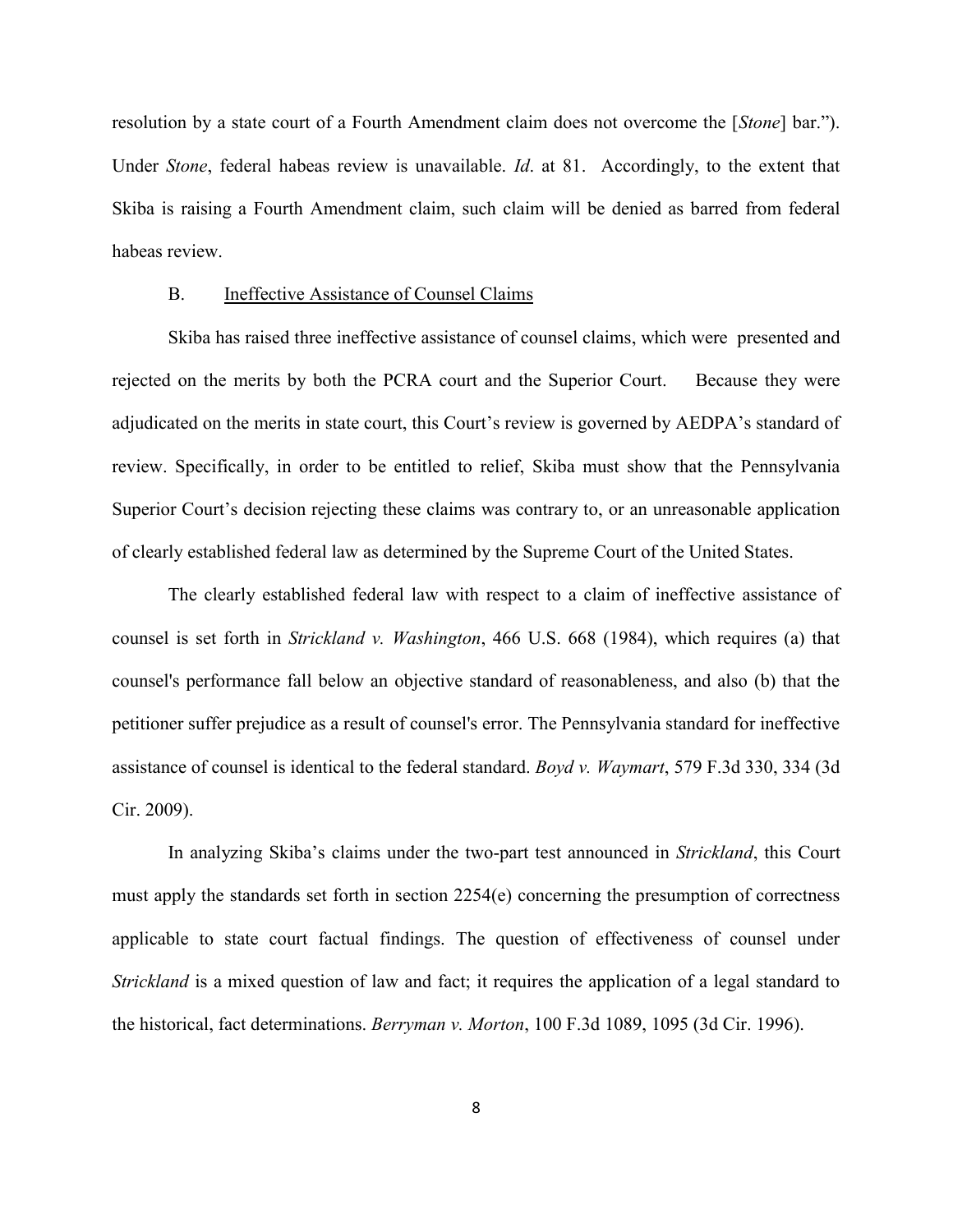Skiba first argues that his trial counsel was ineffective for failing to pursue an alibi defense.<sup>2</sup> Trial counsel testified at the PCRA hearing that although Skiba desired to present alibi witnesses, counsel determined that the testimony of these witnesses would not be relevant. N.T., 6/23/2011 at 98. The PCRA court found the claim had no merit.

Next, Skiba argues that trial counsel was ineffective for failing to properly investigate and litigate a challenge to the legality of the warrantless entry into his residence and to introduce all available evidence in support of the challenge. Specifically he contends that trial counsel should have called Steven Mozes as a witness and introduced photographs of Skiba's apartment building during the suppression hearing in order to contradict the testimony of Officer Price.<sup>3</sup> At the PCRA hearing, trial counsel testified and explained that (1) the name of the individual with whom Officer Price spoke was never divulged (N.T.,  $6/23/2011$  at 77); and (2) that he believed the argument on the suppression of evidence was meritorious, notwithstanding the officer's testimony on a collateral issue (whether he spoke with someone at the rear of the apartment building), as the police had no justification for entering Skiba's residence. N.T., 6/23/2011 at 79, 82. The PCRA court found that counsel had a reasonable basis for not calling Mr. Mozes as a witness at the suppression hearing and that Skiba had failed to demonstrate that the outcome of

l

<sup>2</sup> The Court notes that Claim I in the instant petition is presented as an ineffective assistance of counsel claim for "failure to file a timely notice of alibi," while in the PCRA proceedings, the claim was presented as an ineffective assistance of counsel for failing to present "corroborative" alibi evidence. No matter how the claim is framed, the substance remains the same for exhaustion purposes.

<sup>3</sup> During the suppression hearing, Officer Price testified that he knocked on Skiba's door and when he received no response, he proceeded to the rear of the apartment where an individual reported that he had heard a loud noise in Skiba's apartment and confirmed that Skiba was his neighbor. At the PCRA hearing, Mozes testified that he did not recall the police being at the apartment building or him speaking with police on the night in question.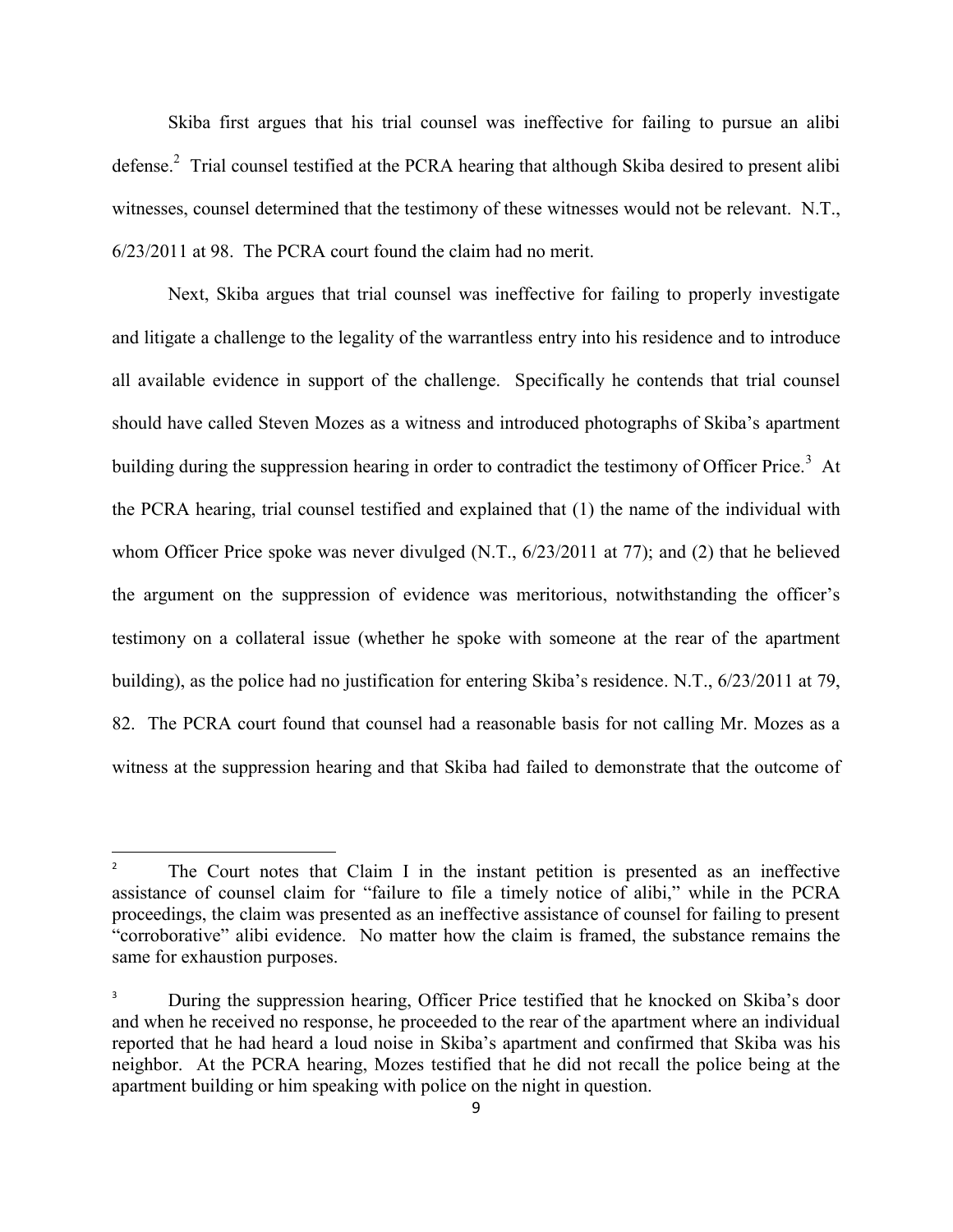the suppression hearing would have been different had Mr. Mozes been called as a witness or had photographs of Skiba's apartment building been presented.

Skiba's third and final ineffective claim is that trial counsel failed to request certain jury instructions and/or failed to object to the trial court charging the jury regarding (i) identification evidence – accuracy in doubt; (i) consciousness of innocence evidence – cooperation of defendant with police; and (iii) evidence of Skiba's incarceration. The PCRA court examined each of these claims and found each to be without merit. As to the identification issue, the PCRA court determined that a *Kloiber<sup>4</sup>* instruction was not warranted as Skiba had altered his appearance (shaved his head) between the event and the time of the physical lineup. Further, the victim had offered unwavering testimony at various stages of proceedings that Skiba was his assailant.

Next, the PCRA court determined that Skiba's claim that he was entitled to a "consciousness of innocence" instruction was without merit as Skiba had been unable to locate any authority for his argument that he was entitled to such an instruction. To that end, trial counsel testified that he also was not aware such an instruction existed. N.T., 6/23/2011 at 135. The record reflects that Skiba was permitted to introduce evidence of his cooperation with the police and trial counsel argued to the jury that the cooperation indicated that Skiba had nothing to hide.

And to the third subpart of this claim, that counsel was ineffective in failing to request a cautionary instruction as to Skiba's incarceration, the PCRA court found this claim to be without merit. The record reflects that it was trial counsel who related to the jury in his opening that Skiba was in jail and referred to the identification made by the victim of Skiba at the preliminary  $\overline{\phantom{a}}$ 

<sup>4</sup> *Commonwealth v. Koiber*, 106 A.2d 820 (1954).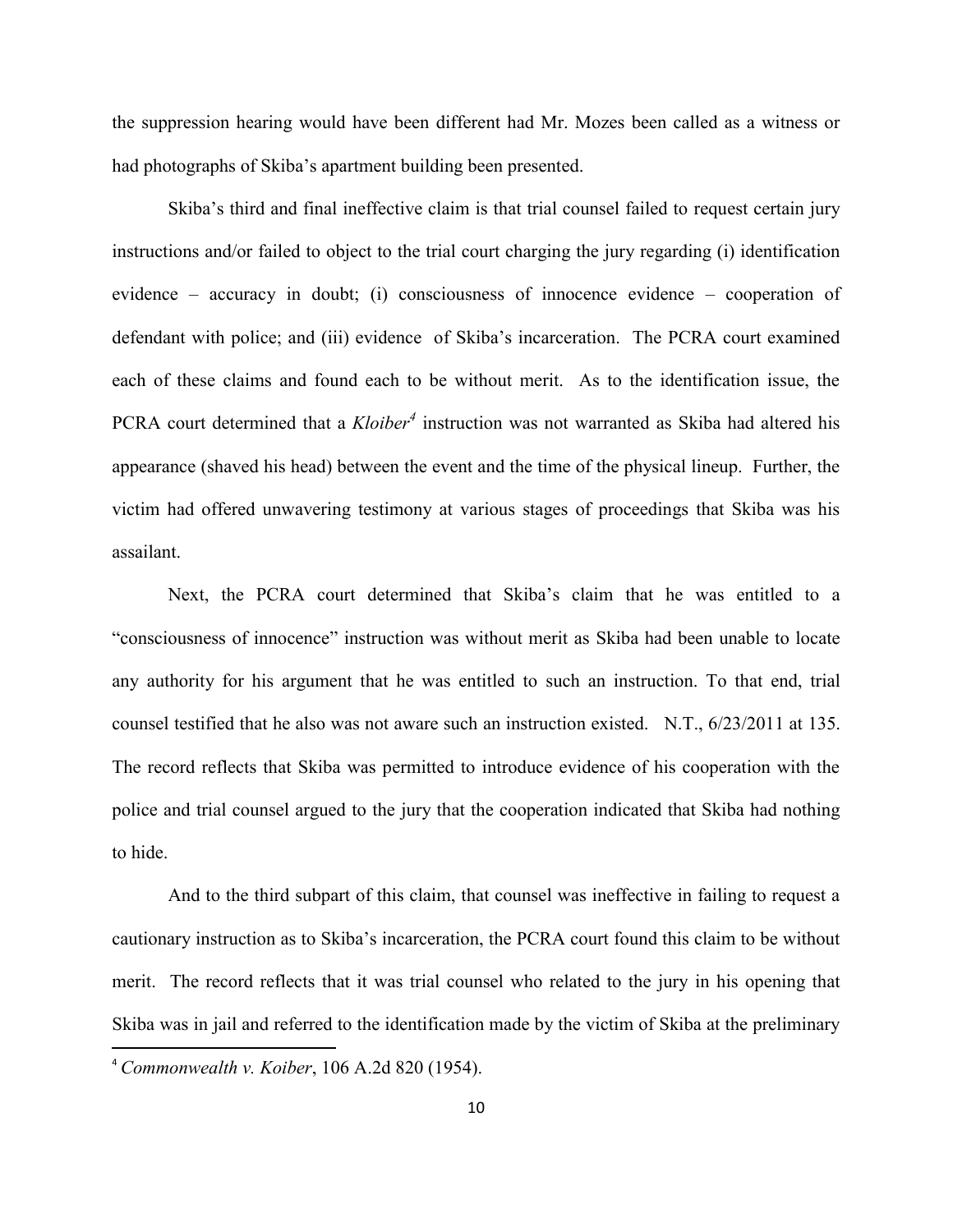hearing while Skiba was wearing prison clothing. At no time during any of the testimony or openings or closings of counsel was there an indication or reference that Skiba was incarcerated for any offense other than the crimes for which he was being tried.

At the PCRA hearing, trial counsel testified that he did not seek a cautionary instruction regarding Skiba's incarceration as a matter of trial strategy. Among other things, he indicated that the information regarding Skiba's incarceration furthered Skiba's interest, and he preferred to argue those facts in a positive manner rather than have the court provide a negative cautionary instruction. The PCRA court found that because trial counsel provided a rational basis for not requesting a jury instruction, the claim lacked arguable merit. N.T., 6/23/2011 at 135-140.

In its memorandum affirming the decision of the PCRA Court, the Superior Court commented on the "sound reasoning of the PCRA judge" and the "able discussion and analysis provided by the PCRA court" and stated that it was affirming "the denial of relief on that basis." The appellate court further "directed the parties to attach a copy of the PCRA opinion in the event of further proceedings." Superior Court Memorandum, (Pa. Super. Ct. 9/18/2013) (ECF No. 7-18).

It is clear that the state courts applied the correct standard for ineffective assistance of counsel. The PCRA court issued an eighty-eight page decision thoroughly analyzing each of Skiba's claims and the Superior Court affirmed the denial of relief on the basis of that opinion. This Court finds that the state courts' determination was neither an unreasonable application of *Strickland* nor did it "result<sup>[]</sup> in a decision that was based on an unreasonable determination of the facts in light of the evidence presented in the state court proceeding." 28 U.S.C. §  $2254(d)(1)-(2)$ .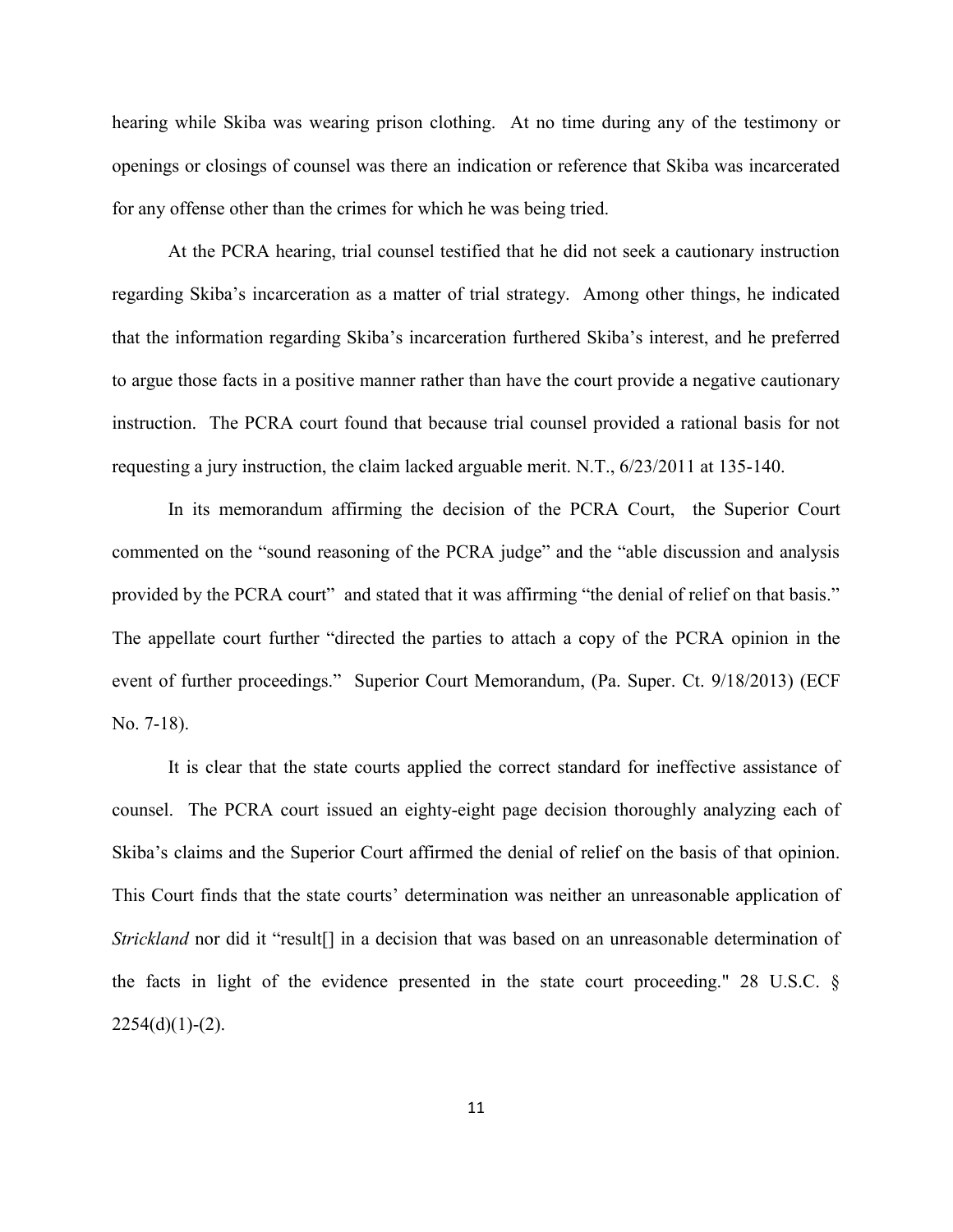## **IV. Certificate of Appealability**

Section 102 of AEDPA, which is codified at 28 U.S.C. § 2253, governs the issuance of a certificate of appealability for appellate review of a district court's disposition of a habeas petition. It provides that "[a] certificate of appealability may issue . . . only if the applicant has made a substantial showing of the denial of a constitutional right." "When the district court denies a habeas petition on procedural grounds without reaching the prisoner's underlying constitutional claim, a [certificate of appealability] should issue when the prisoner shows, at least, that jurists of reason would find it debatable whether the petition states a valid claim of the denial of a constitutional right and that jurists of reason would find it debatable whether the district court was correct in its procedural ruling." *Slack v. McDaniel*, 529 U.S. 473, 484 (2000). Where the district court has rejected a constitutional claim on its merits, "[t]he petitioner must demonstrate that reasonable jurists would find the district court's assessment of the constitutional claims debatable or wrong." *Id*. Applying those standards here, the Court concludes that jurists of reason would not find it debatable whether each of Clark's claims should be dismissed. Accordingly, a certificate of appealability should be denied.

### **IV. Conclusion**

For all of the above reasons, the petition for a writ of habeas corpus will be denied. There has been no substantial showing of the denial of a constitutional right requiring the issuance of a certificate of appealability. An appropriate Order follows.

Dated: March 24, 2017 s/ Cynthia Reed Eddy

Cynthia Reed Eddy United States Magistrate Judge